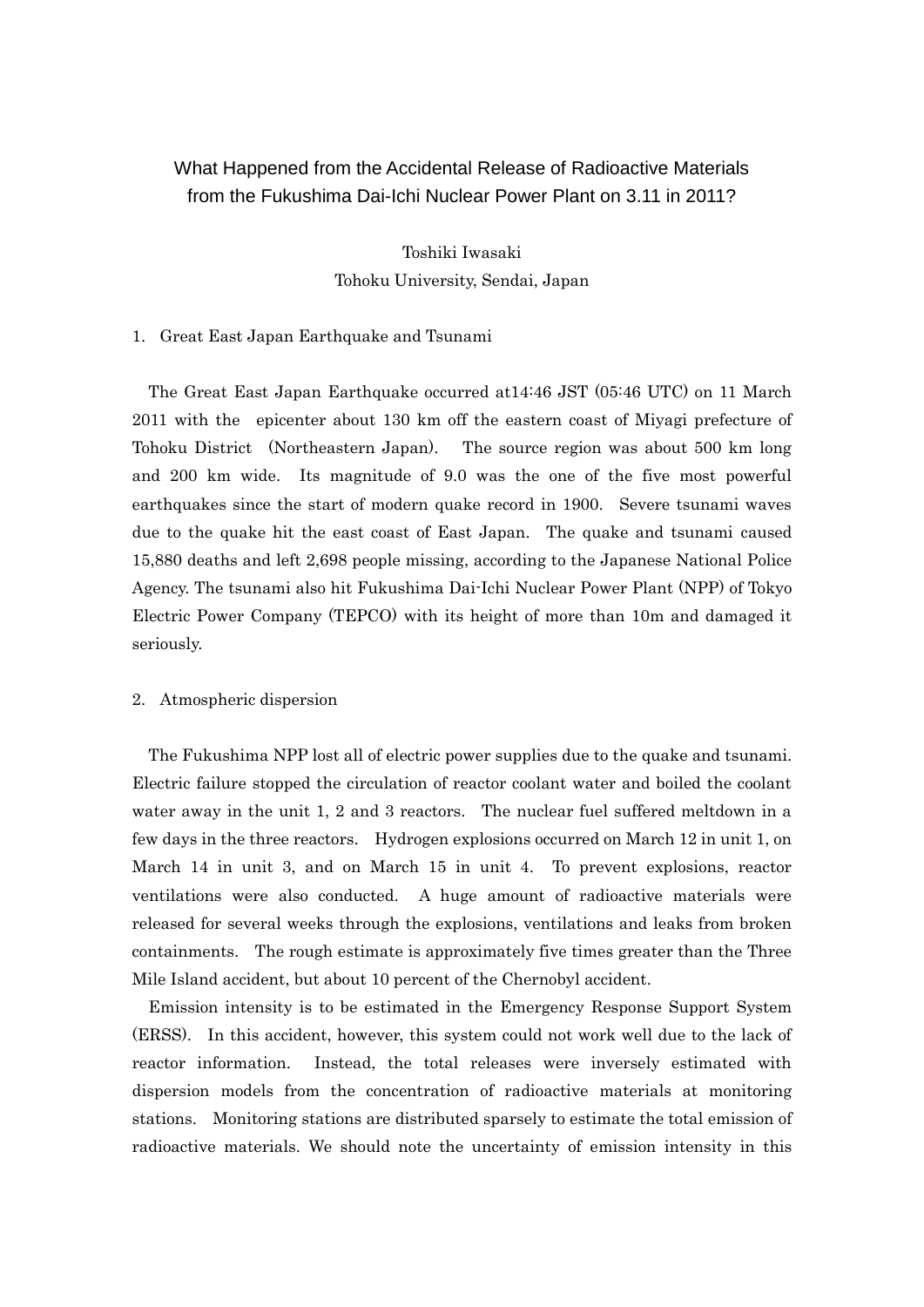event.

Radioactive materials flowed following the wind and gradually diluted through turbulent mixing. Aerial materials caused internal exposure, when those were inhaled. In the Fukushima accident, monitoring of areal materials was insufficient to evaluate the actual internal exposure accurately. The radioactive materials fell down into the ground surface due to dry and wet depositions and caused the external exposure. In particular, the wet deposition collected radioactive materials below the cloud and sometimes formed hotspots even far away from the emission source place. In this event, the surface materials increased the risk from external exposure and caused the contaminations of water, soil, farm products and industrial products including construction materials. Many people left their home towns and many farmers lost their farmland.

### 3. Evacuation orders

The government issued evacuation orders based on concentric circles centered at the source position, without making use of numerical model predictions for evacuation. The evacuation orders were extended gradually, as follows:

March 11: Evacuation order with a 3 km radius and stay-indoors order within 3 to10km. March 12: Evacuation-order within a 10km radius.

March 14: Evacuation-order within a 20km radius.

March 15: Stay indoors within a 20-30km radius.

March 25: Recommend deliberate evacuation to those who lived within a 20-30km radius.

April 22: Designate evacuation planning zone outside 30km, which was not a circle but strong-radiation areas based on the monitoring results.

Evacuation orders mainly considered internal exposure caused by inhaled radioactive materials. This results from low-level air concentration of radioactive materials. The low-level concentration decreases rapidly with a distance. On the other hand, in the Fukushima accident, serious problems occurred from the surface contamination due to wet deposition even far away from 30 km. The distance of 30 km seems to be insufficient for contamination due to wet deposition. We should make a manual for the wet deposition.

Actual distributions of surface materials had strong directional dependences,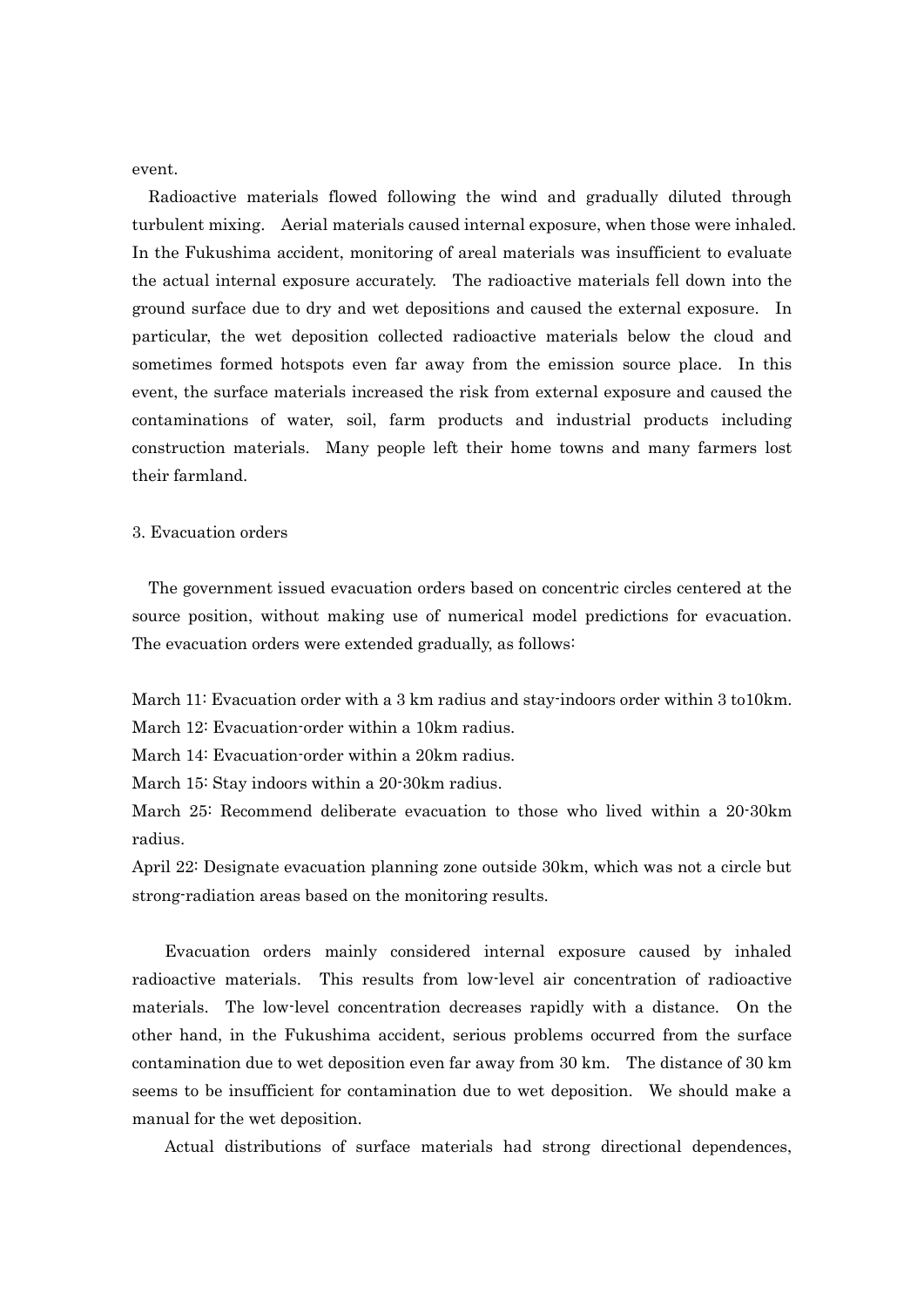reflecting wind direction and precipitation. The distance is determined considering only isotropic diffusions, but not considering wind direction or wet deposition. People in Namie town evacuated from the downtown area near the NPP to the higher radiation area in the suburbs about 30km away from the TPP without any information on the radiation intensity (Investigation Report, 2012: Investigation Committee on the Accident at the Fukushima Nuclear Power Stations).

The government prepared a dispersion model, called SPEEDI (System for Prediction of Environmental Emergency Dose Information) to predict the atmospheric dispersion and depositions in environmental emergency cases. For the Fukushima accident, the model managed to predict the direction of the wind stream with certain accuracy. People in the Namie town would have not evacuated along the stream of radioactive materials, if the model result was available. The government did not disclose the products of numerical models to the public.

#### 4. How to use dispersion models for mitigating hazards of radiation exposure

Later, the government was criticized for neglecting the disclosure of the model products. They were afraid that people get into a "panic" after seeing them. Dispersion model products are subject to various kinds of uncertainties, such as the emission characteristics (time, locations and intensity), turbulent mixing of materials, initial conditions of the atmosphere, atmospheric predictability of chaotic characteristics, and so on. That was another reason that the government hesitated to disclose predictions by dispersion models. In general, dispersion models provide much better information on low-level concentration and wet deposition than the "concentric circles". Thus, model products can be used for issuing evacuation order, if we understand its predictability.

People need information on the low-level concentration of the material, since the inhaled radioactive material causes the internal exposure. The prediction of low-level concentration can be used not to inhale the contaminated air. Its forecast performance is sensitive to orographic condition and turbulent mixing scheme in the dispersion model. The prediction may be dependent on the model and its resolution, even if the weather is predicted accurately.

The wet deposition makes a lot of radioactive hot spots on the ground and contaminates farm products even far away from the source. As a result, it causes external exposure from the ground and internal exposure through having contaminated water and foods. In emergency case, people should prepare for the contamination due